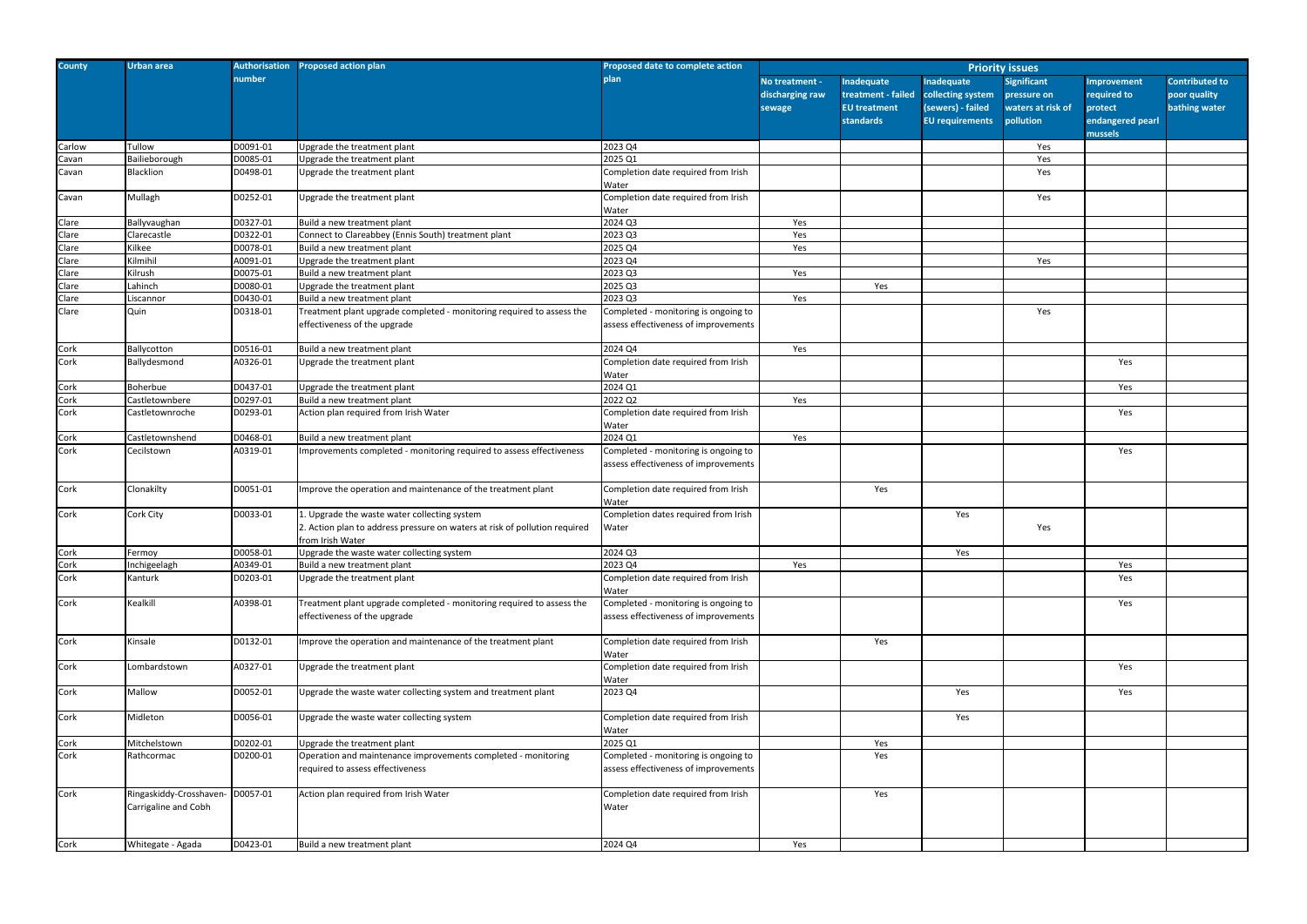| <b>County</b> | <b>Urban area</b> | Authorisation | <b>Proposed action plan</b>                                                                                                                                                                             | Proposed date to complete action                                             | <b>Priority issues</b>                      |                                                                                    |                                                                                |                                                                     |                                                                   |  |
|---------------|-------------------|---------------|---------------------------------------------------------------------------------------------------------------------------------------------------------------------------------------------------------|------------------------------------------------------------------------------|---------------------------------------------|------------------------------------------------------------------------------------|--------------------------------------------------------------------------------|---------------------------------------------------------------------|-------------------------------------------------------------------|--|
|               |                   | number        |                                                                                                                                                                                                         | plan                                                                         | No treatment -<br>discharging raw<br>sewage | <b>Inadequate</b><br>treatment - failed<br><b>EU</b> treatment<br><b>standards</b> | Inadequate<br>collecting system<br>(sewers) - failed<br><b>EU</b> requirements | <b>Significant</b><br>pressure on<br>waters at risk of<br>pollution | <b>Improvem</b><br>required tc<br>protect<br>endangere<br>mussels |  |
| Donegal       | <b>Ballintra</b>  | A0294-01      | Action plan required from Irish Water                                                                                                                                                                   | Completion date required from Irish<br>Water                                 |                                             |                                                                                    |                                                                                | Yes                                                                 |                                                                   |  |
| Donegal       | <b>Bridgend</b>   | D0532-01      | Upgrade the treatment plant                                                                                                                                                                             | Completion date required from Irish<br>Water                                 |                                             |                                                                                    |                                                                                | Yes                                                                 |                                                                   |  |
| Donegal       | Buncrana          | D0125-01      | Action plan required from Irish Water                                                                                                                                                                   | Completion date required from Irish<br>Water                                 |                                             |                                                                                    |                                                                                |                                                                     |                                                                   |  |
| Donegal       | Burnfoot          | D0531-01      | Upgrade the treatment plant                                                                                                                                                                             | Completion date required from Irish<br>Water                                 |                                             |                                                                                    |                                                                                | Yes                                                                 |                                                                   |  |
| Donegal       | Burtonport        | A0446-01      | Build a new treatment plant                                                                                                                                                                             | 2023 Q3                                                                      | Yes                                         |                                                                                    |                                                                                |                                                                     |                                                                   |  |
| Donegal       | Coolatee          | A0525-01      | Action plan required from Irish Water                                                                                                                                                                   | 2025 Q1                                                                      | Yes                                         |                                                                                    |                                                                                |                                                                     |                                                                   |  |
| Donegal       | Falcarragh        | D0343-01      | Build a new treatment plant                                                                                                                                                                             | 2025 Q4                                                                      | Yes                                         |                                                                                    |                                                                                |                                                                     |                                                                   |  |
| Donegal       | Kerrykeel         | A0445-01      | Build a new treatment plant                                                                                                                                                                             | 2023 Q2                                                                      | Yes                                         |                                                                                    |                                                                                |                                                                     |                                                                   |  |
| Donegal       | Kilcar            | D0520-02      | Build a new treatment plant                                                                                                                                                                             | 2023 Q2                                                                      | Yes                                         |                                                                                    |                                                                                |                                                                     |                                                                   |  |
| Donegal       | Kilmacrennan      | D0513-01      | Upgrade the treatment plant                                                                                                                                                                             | Completion date required from Irish<br>Water                                 |                                             |                                                                                    |                                                                                | Yes                                                                 |                                                                   |  |
| Donegal       | Milford           | D0342-01      | Build a new treatment plant for Ramelton, Rathmullan and Milford                                                                                                                                        | 2025 Q2                                                                      |                                             |                                                                                    |                                                                                | Yes                                                                 |                                                                   |  |
| Donegal       | Moville           | D0212-01      | Build a new treatment plant                                                                                                                                                                             | 2027 Q3                                                                      | Yes                                         | Yes                                                                                |                                                                                |                                                                     |                                                                   |  |
| Donegal       | Ramelton          | D0341-01      | Build a new treatment plant for Ramelton, Rathmullan and Milford                                                                                                                                        | 2025 Q2                                                                      | Yes                                         |                                                                                    |                                                                                |                                                                     |                                                                   |  |
| Donegal       | Rathmullan        | D0345-01      | Build a new treatment plant for Ramelton, Rathmullan and Milford                                                                                                                                        | 2025 Q2                                                                      | Yes                                         |                                                                                    |                                                                                |                                                                     |                                                                   |  |
| Dublin        | Dublin (Ringsend) | D0034-01      | 1. Upgrade the treatment plant<br>2. Connect the Howth (Doldrum Bay) area to Ringsend treatment plant<br>3. Action plan to address pressure on waters at risk of pollution required<br>from Irish Water | 2025<br>2024 Q4<br>Completion date required from Irish<br>Water              | Yes                                         | Yes                                                                                |                                                                                | Yes                                                                 |                                                                   |  |
| Dublin        | Malahide          | D0021-01      | Action plan required from Irish Water                                                                                                                                                                   | Completion date required from Irish<br>Water                                 |                                             | Yes                                                                                |                                                                                | Yes                                                                 |                                                                   |  |
| Galway        | Ahascragh         | A0548-01      | Build a new treatment plant                                                                                                                                                                             | 2023 Q4                                                                      | Yes                                         |                                                                                    |                                                                                |                                                                     |                                                                   |  |
| Galway        | Athenry           | D0193-01      | Upgrade the treatment plant                                                                                                                                                                             | Completion date required from Irish<br>Water                                 |                                             |                                                                                    |                                                                                | Yes                                                                 |                                                                   |  |
| Galway        | Ballymoe          | A0105-01      | Upgrade the treatment plant                                                                                                                                                                             | Completion date required from Irish<br>Water                                 |                                             |                                                                                    |                                                                                | Yes                                                                 |                                                                   |  |
| Galway        | Carraroe          | D0388-01      | Build a new treatment plant                                                                                                                                                                             | 2027 Q1                                                                      | Yes                                         |                                                                                    |                                                                                |                                                                     |                                                                   |  |
| Galway        | Loughrea          | D0194-01      | Upgrade the treatment plant                                                                                                                                                                             | Completion date required from Irish<br>Water                                 |                                             |                                                                                    |                                                                                | Yes                                                                 |                                                                   |  |
| Galway        | Mountbellew       | D0219-01      | Upgrade the treatment plant                                                                                                                                                                             | Completion date required from Irish<br>Water                                 |                                             |                                                                                    |                                                                                | Yes                                                                 |                                                                   |  |
| Galway        | Roundstone        | A0115-01      | Build a new treatment plant                                                                                                                                                                             | 2024 Q4                                                                      | Yes                                         |                                                                                    |                                                                                |                                                                     |                                                                   |  |
| Galway        | Spiddal           | D0396-01      | Build a new treatment plant                                                                                                                                                                             | 2024 Q1                                                                      | Yes                                         |                                                                                    |                                                                                |                                                                     |                                                                   |  |
| Galway        | Woodford          | A0111-01      | Upgrade the treatment plant                                                                                                                                                                             | Completion date required from Irish<br>Water                                 |                                             |                                                                                    |                                                                                | Yes                                                                 |                                                                   |  |
| Kerry         | Abbeydorney       | D0417-01      | Upgrade the treatment plant                                                                                                                                                                             | Completion date required from Irish<br>Water                                 |                                             |                                                                                    |                                                                                | Yes                                                                 |                                                                   |  |
| Kerry         | Kilgarvan         | A0065-01      | Improvements completed - monitoring required to assess effectiveness                                                                                                                                    | Completed - monitoring is ongoing to<br>assess effectiveness of improvements |                                             |                                                                                    |                                                                                |                                                                     | Yes                                                               |  |
| Kerry         | Tralee            | D0040-01      | Action plan required from Irish Water                                                                                                                                                                   | Completion date required from Irish<br>Water                                 |                                             |                                                                                    |                                                                                | Yes                                                                 |                                                                   |  |
| Laois         | Ballyroan         | D0385-01      | Upgrade the treatment plant                                                                                                                                                                             | Completion date required from Irish<br>Water                                 |                                             |                                                                                    |                                                                                |                                                                     | Yes                                                               |  |
| Laois         | Castletown        | D0387-01      | Upgrade the treatment plant                                                                                                                                                                             | 2023 Q4                                                                      |                                             |                                                                                    |                                                                                |                                                                     | Yes                                                               |  |
| Laois         | Portarlington     | D0158-01      | Upgrade the waste water collecting system                                                                                                                                                               | Completion date required from Irish<br>Water                                 |                                             |                                                                                    |                                                                                | Yes                                                                 |                                                                   |  |
|               |                   |               |                                                                                                                                                                                                         |                                                                              |                                             |                                                                                    |                                                                                |                                                                     |                                                                   |  |

|        | rity issues                       |                                   |                                       |
|--------|-----------------------------------|-----------------------------------|---------------------------------------|
|        | <b>Significant</b><br>pressure on | <b>Improvement</b><br>required to | <b>Contributed to</b><br>poor quality |
| m<br>Ĺ | waters at risk of                 | protect                           | bathing water                         |
| :s     | pollution                         | endangered pearl                  |                                       |
|        |                                   | mussels                           |                                       |
|        | Yes                               |                                   |                                       |
|        |                                   |                                   |                                       |
|        | Yes                               |                                   |                                       |
|        |                                   |                                   |                                       |
|        |                                   |                                   | Yes                                   |
|        |                                   |                                   |                                       |
|        | Yes                               |                                   |                                       |
|        |                                   |                                   |                                       |
|        |                                   |                                   |                                       |
|        |                                   |                                   |                                       |
|        |                                   |                                   |                                       |
|        |                                   |                                   |                                       |
|        | Yes                               |                                   |                                       |
|        |                                   |                                   |                                       |
|        | Yes                               |                                   |                                       |
|        |                                   |                                   |                                       |
|        |                                   |                                   |                                       |
|        |                                   |                                   |                                       |
|        |                                   |                                   |                                       |
|        |                                   |                                   |                                       |
|        |                                   |                                   |                                       |
|        |                                   |                                   |                                       |
|        | Yes                               |                                   |                                       |
|        |                                   |                                   |                                       |
|        |                                   |                                   |                                       |
|        | Yes                               |                                   |                                       |
|        |                                   |                                   |                                       |
|        | Yes                               |                                   |                                       |
|        |                                   |                                   |                                       |
|        | Yes                               |                                   |                                       |
|        |                                   |                                   |                                       |
|        |                                   |                                   |                                       |
|        | Yes                               |                                   |                                       |
|        |                                   |                                   |                                       |
|        | Yes                               |                                   |                                       |
|        |                                   |                                   |                                       |
|        |                                   |                                   |                                       |
|        | Yes                               |                                   |                                       |
|        |                                   |                                   |                                       |
|        | $\overline{Y}$ es                 |                                   |                                       |
|        |                                   |                                   |                                       |
|        |                                   | Yes                               |                                       |
|        |                                   |                                   |                                       |
|        |                                   |                                   |                                       |
|        | Yes                               |                                   |                                       |
|        |                                   |                                   |                                       |
|        |                                   | Yes                               |                                       |
|        |                                   |                                   |                                       |
|        | Yes                               | Yes                               |                                       |
|        |                                   |                                   |                                       |
|        |                                   |                                   |                                       |